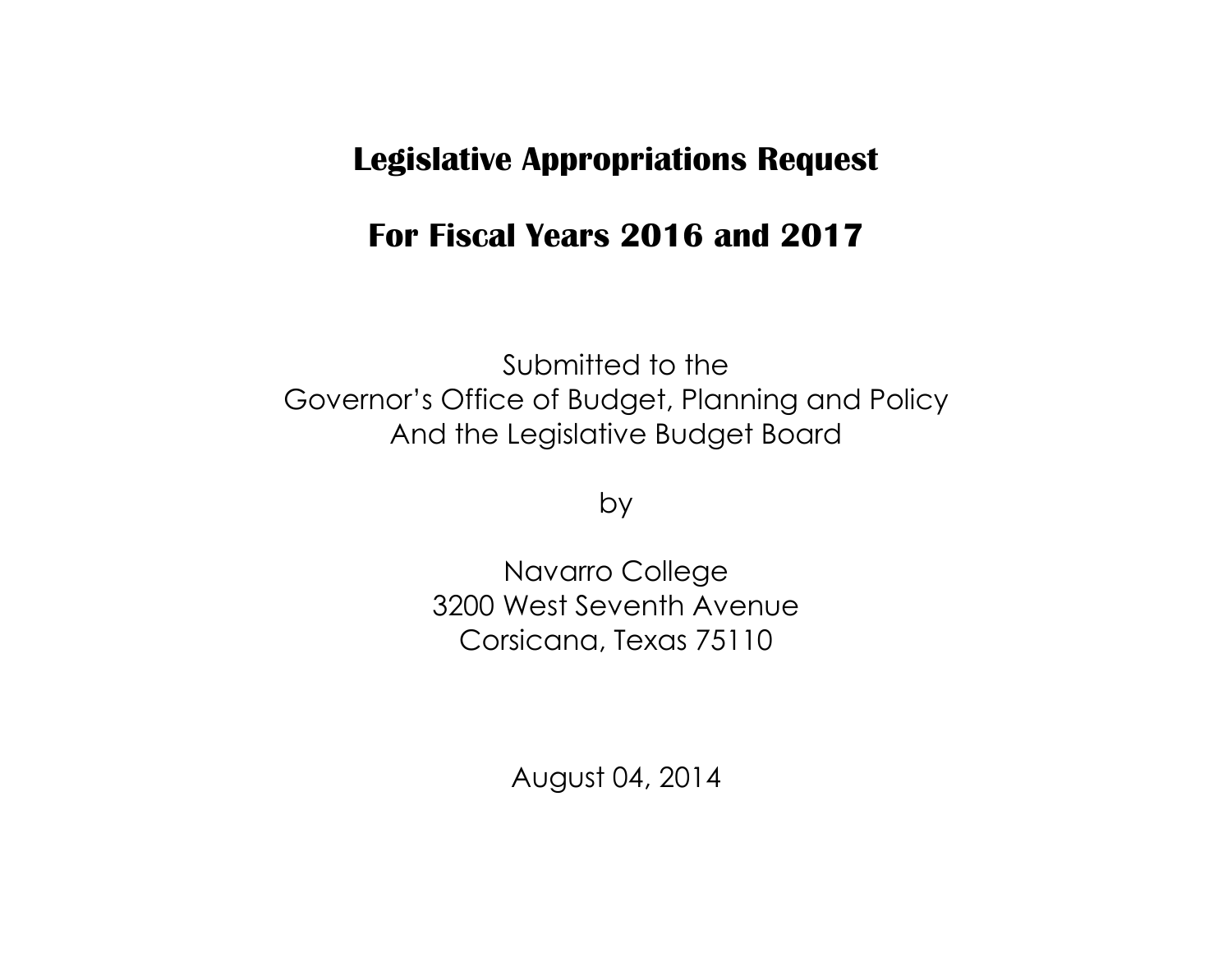## **TABLE OF CONTENTS**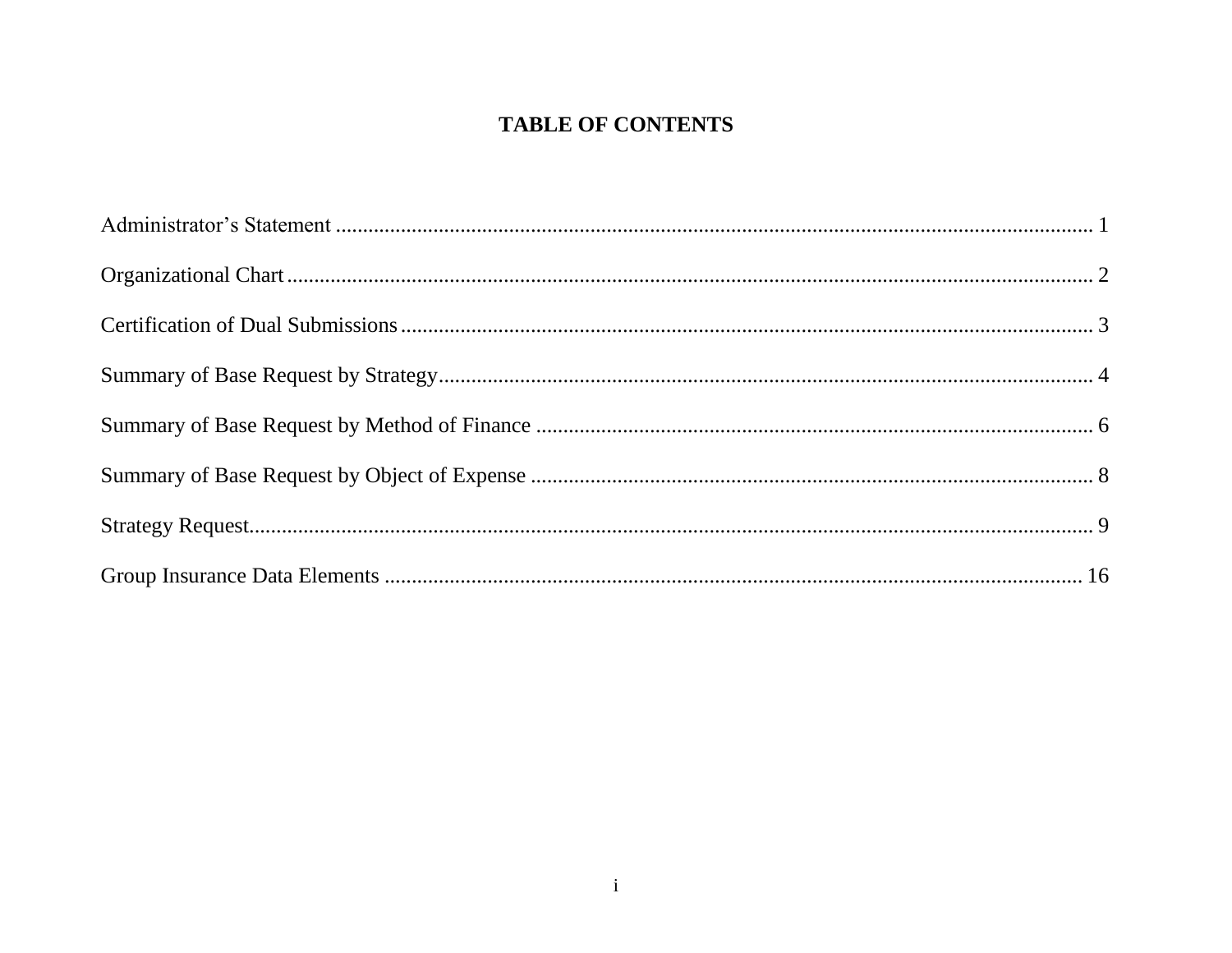#### Automated Budget and Evaluation System of Texas (ABEST) 84th Regular Session, Agency Submission, Version 1 **Administrator's Statement**

#### **972 Navarro College**

Navarro College serves a large rural area in North Central Texas. The service area is comprised of five counties: Navarro, Ellis, Limestone, Freestone and Leon Counties. Only one of the counties, Navarro County, provides ad valorem taxes to the college district. In Ellis County, the estimated population is 153,976. Projections convey that by the year 2020, Ellis County will have well over 202,000 people. Ellis County has grown at a rate of 40.1% since 2000, while the remaining four (4) counties report growth rates between 5% and 10%. Meeting the educational needs of a diverse and changing service area population is a continuing challenge without tax revenues to support the maintenance and operations of four (4) off-campus centers outside Navarro County.

Navarro College is a low wealth district. Although tax revenues are not collected in four of the five counties within our service area, the college maintains four off-campus centers so residents in this part of the service area are able to access an institution of higher learning within a reasonable driving distance. The Board of Trustees believes providing access to these Texas residents contributes to the quality of life in their communities.

As of Fall 2013, 19% of our students attending the college originated from Navarro County. The remaining 81% of our students reside outside Navarro County, with 44% attending from Ellis County. Due to the need for increased revenue, over the past several years the contribution by our students through tuition and fees has been substantial. For example, in 2013-2014, the total revenue provided by students was approximately 43.9% of the funding for the educational and general fund budget. The 2014-2015 budget projects that 45.5% of the educational and general fund budget will be provided by student tuition and fee income.

Navarro College is a responsible steward of its limited funds. Navarro College's use of funds compares very favorably to other Texas community colleges, according to data from the Texas Higher Education Coordinating Board.

Navarro College is governed by a seven member Board of Trustees elected for six year terms. The current Board Members are: Lloyd D. Huffman, Chairman, Term 2012-2017,Corsicana,Texas; James G. Price, D.D.S., Vice-Chairman, Term 2007-2019,Corsicana,Texas; Faith Holt, Term 2011-2019, Corsicana, Texas; Phil Judson, Term 2012-2017, Corsicana, Texas; Billy Todd McGraw, Term 2007-2019, Blooming Grove, Texas; Richard L. Aldama, Term 2009-2015; and A.L. Atkeisson, Term 2009-2015, Kerens, Texas.

Navarro College endorses TACC's \$2.011 billion request for student success funding for the 2016-17 biennium and recommends, as TACC's July 16, 2014 letter outlines, that funding for community colleges be appropriated through three strategies: Core College Operations, Student Success Points, and Contact Hours. Furthermore, Navarro College believes it to be appropriate and necessary for the State of Texas to assume a larger share of the financial burden we face and become a full fiscal partner in our sincere desire to accomplish our mission and serve our constituency.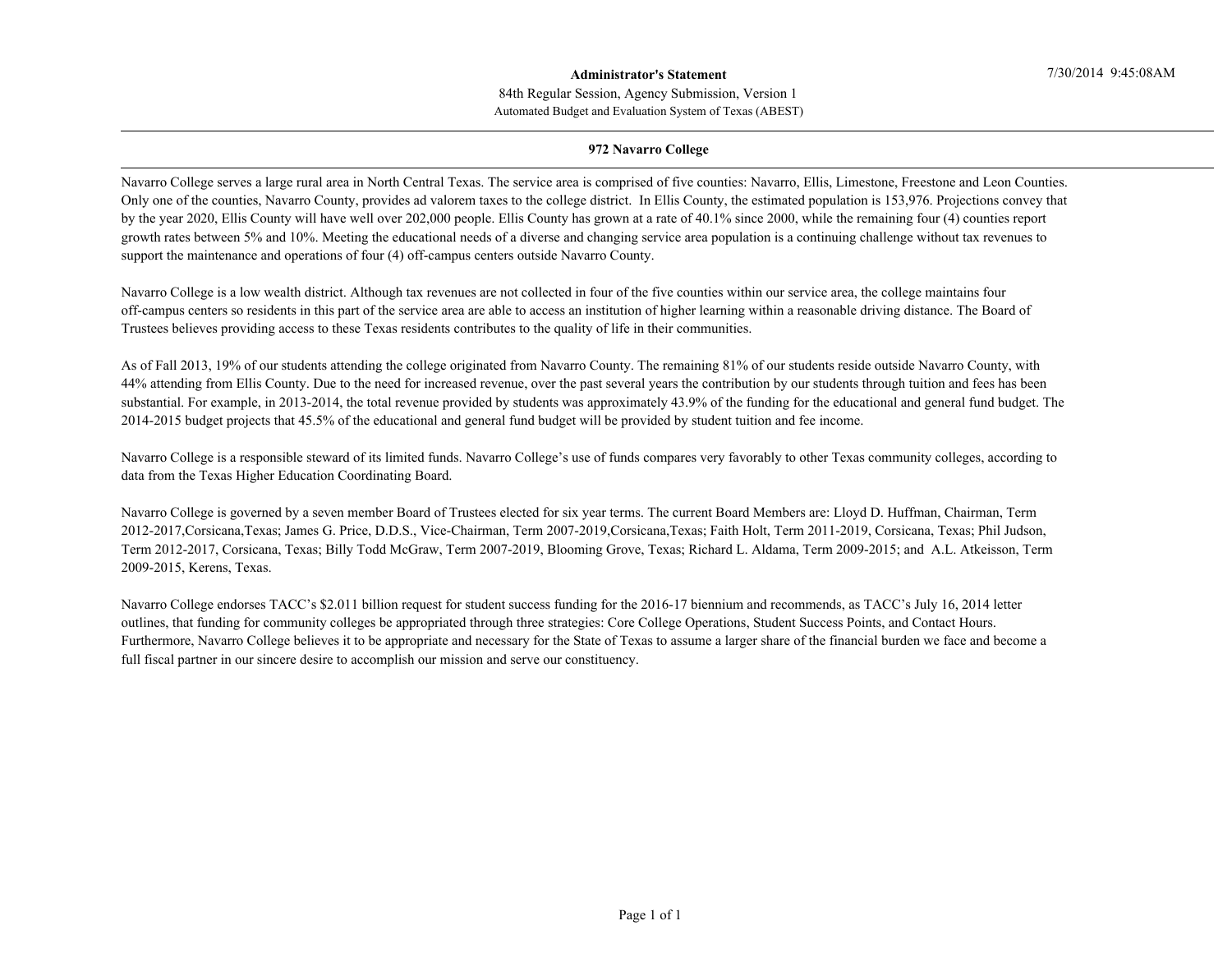

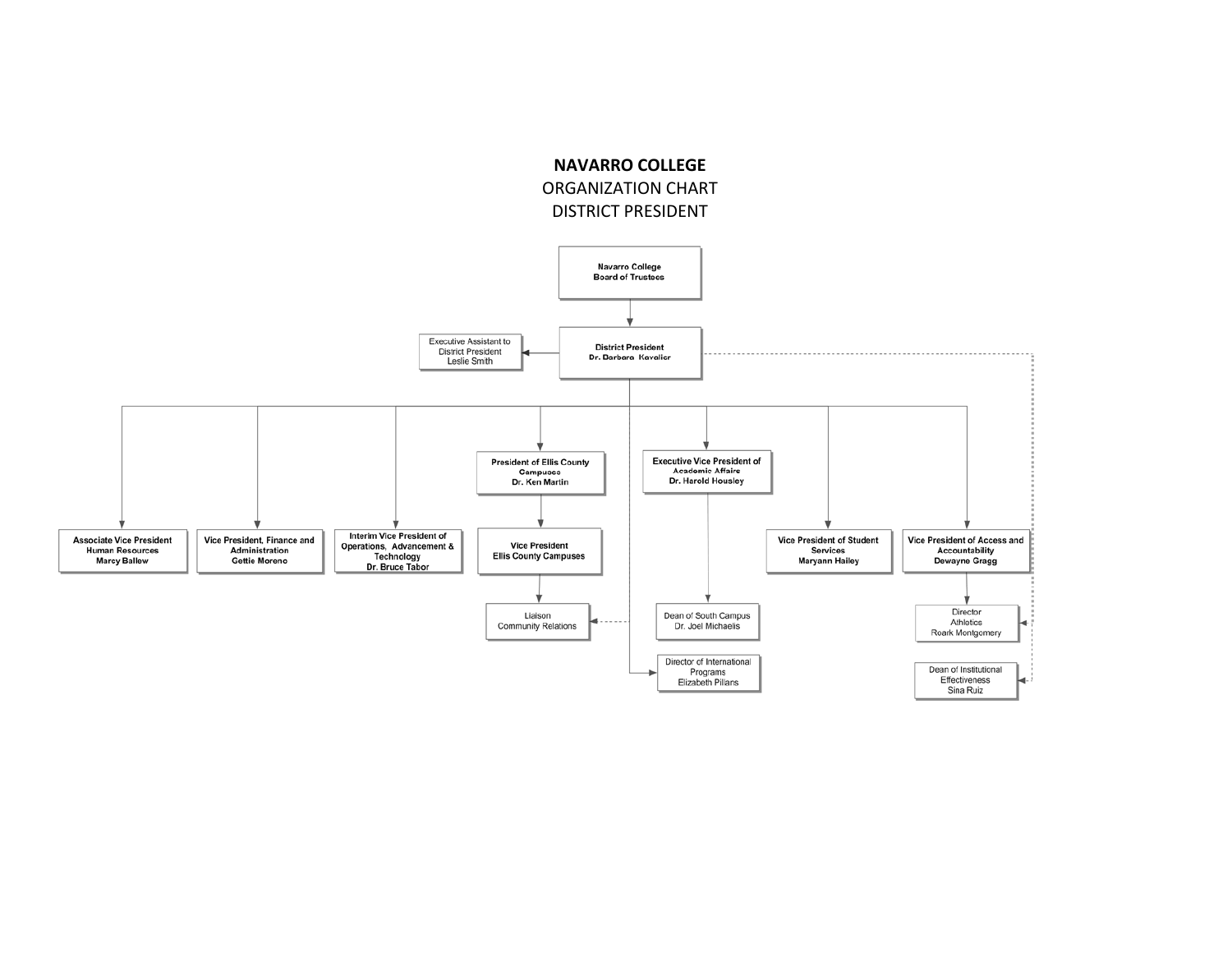

## CERTIFICATE

## Agency Name Navarro College

This is to certify that the information contained in the agency Legislative Appropriations Request filed with the Legislative Budget Board (LBB) and the Governor's Office of Budget, Planning and Policy (GOBPP) is accurate to the best of my knowledge and that the electronic submission to the LBB via the Automated Budget and Evaluation System of Texas (ABEST) and the PDF file submitted via the LBB Document Submission application are identical.

Additionally, should it become likely at any time that unexpended balances will accrue for any account, the LBB and the GOBPP will be notified in writing in accordance with Article IX, Section 7.01 (2014–15) GAA).

### **Chief Executive Officer or Presiding Judge**

Signature

Barbara Kavalier, Ph.D. **Printed Name** 

District President Title

08/04/2014

Date

**Chief/Financial Officer** Wall Signature

Gertrud Moreno, CPA **Printed Name** 

Vice President for Finance and Administration Title

08/04/2014

Date

**Board on Commission Chair** Signature

Lloyd D. Huffman **Printed Name** 

Chairman

Title

08/04/2014

Date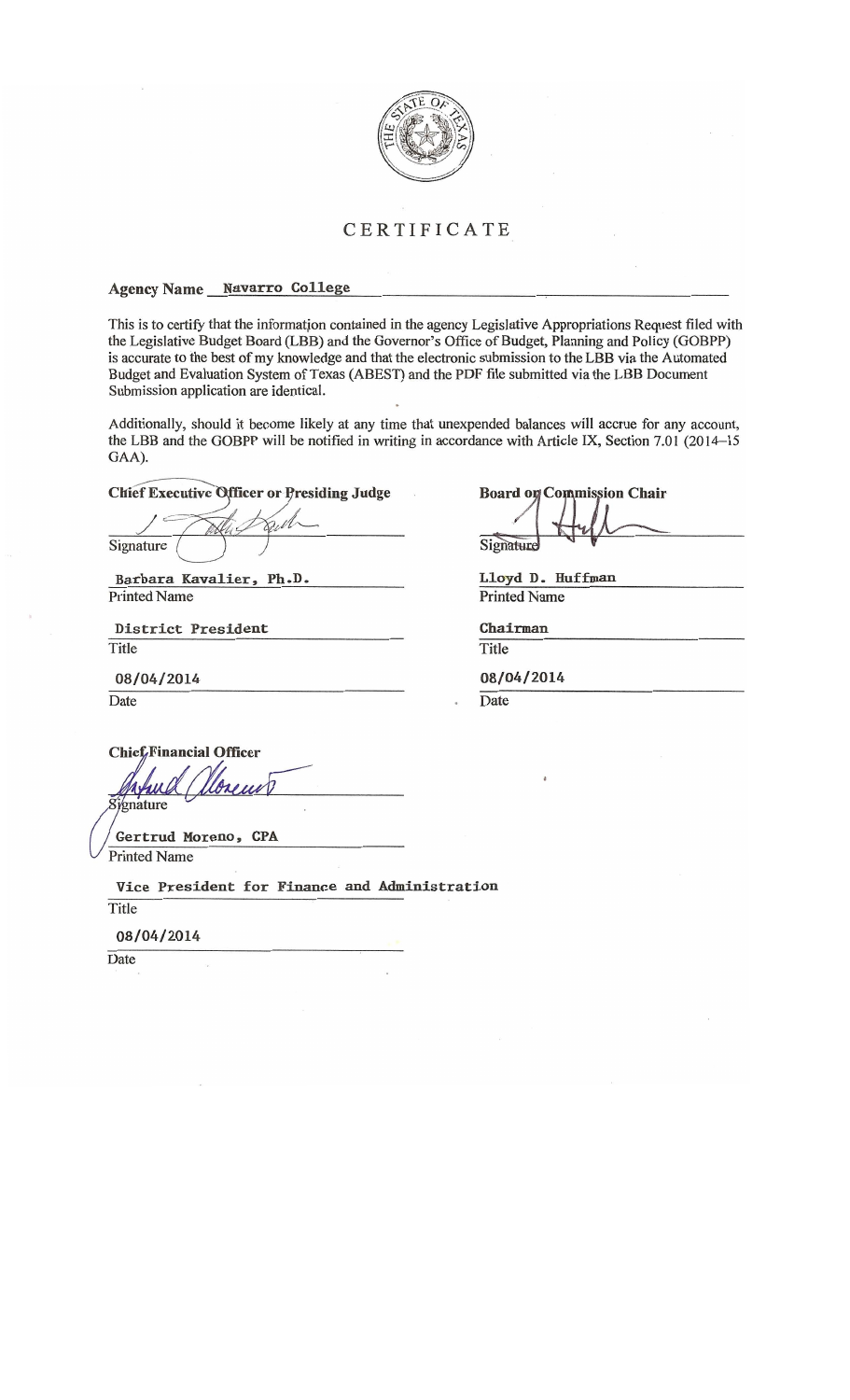#### 84th Regular Session, Agency Submission, Version 1

Automated Budget and Evaluation System of Texas (ABEST)

#### **972 Navarro College**

| Goal / Objective / STRATEGY                       | Exp 2013         | <b>Est 2014</b> | <b>Bud 2015</b>  | <b>Req 2016</b>  | <b>Req 2017</b>  |
|---------------------------------------------------|------------------|-----------------|------------------|------------------|------------------|
| Provide Instruction                               |                  |                 |                  |                  |                  |
| Provide Administration and Instructional Services |                  |                 |                  |                  |                  |
| 1 ACADEMIC EDUCATION (1)                          | 10,269,611       | $\mathbf{0}$    | $\boldsymbol{0}$ | $\boldsymbol{0}$ | $\mathbf{0}$     |
| 2 VOCATIONAL/TECHNICAL EDUCATION (1)              | 5,592,332        | $\mathbf{0}$    | $\boldsymbol{0}$ | $\boldsymbol{0}$ | $\mathbf{0}$     |
| <b>3 CORE OPERATIONS</b>                          | $\mathbf{0}$     | 500,000         | 500,000          | $\mathbf{0}$     | $\boldsymbol{0}$ |
| <b>4 SUCCESS POINTS</b>                           | $\boldsymbol{0}$ | 1,335,650       | 1,335,650        | $\boldsymbol{0}$ | $\mathbf{0}$     |
| <b>5 CONTACT HOUR FUNDING</b>                     | $\overline{0}$   | 14,426,663      | 14,426,663       | $\boldsymbol{0}$ | $\mathbf{0}$     |
| TOTAL, GOAL                                       | \$15,861,943     | \$16,262,313    | \$16,262,313     | $\$0$            | \$0              |
| TOTAL, AGENCY STRATEGY REQUEST                    | \$15,861,943     | \$16,262,313    | \$16,262,313     | \$0              | \$0              |
| TOTAL, AGENCY RIDER APPROPRIATIONS REQUEST*       |                  |                 |                  | \$0              | \$0              |
| <b>GRAND TOTAL, AGENCY REQUEST</b>                | \$15,861,943     | \$16,262,313    | \$16,262,313     | \$0              | \$0              |

(1) - Formula funded strategies are not requested in 2016-17 because amounts are not determined by institutions.

2.A. Page 1 of 2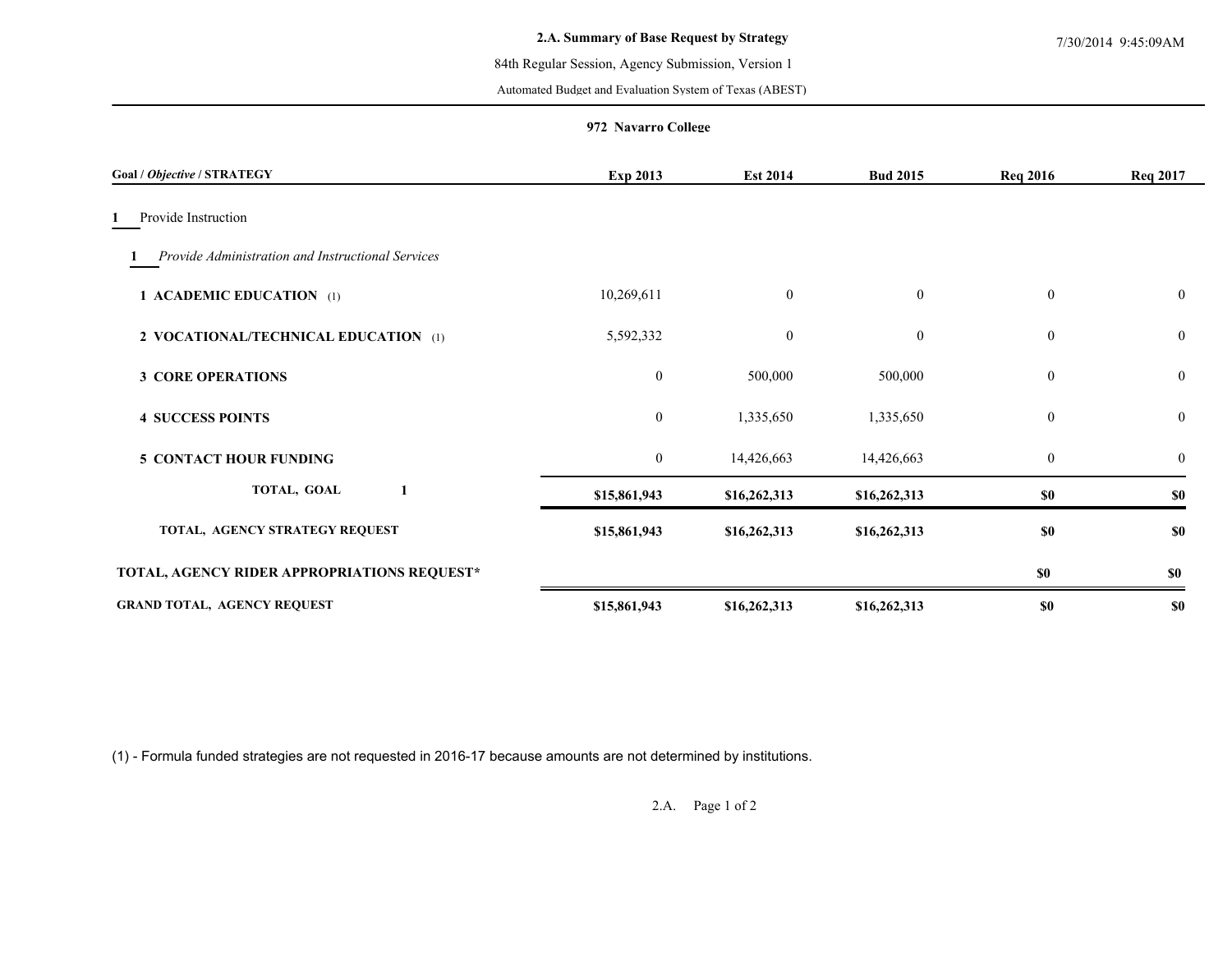#### 84th Regular Session, Agency Submission, Version 1

Automated Budget and Evaluation System of Texas (ABEST)

#### **972 Navarro College**

| Goal / Objective / STRATEGY   | <b>Exp 2013</b> | <b>Est 2014</b> | <b>Bud 2015</b> | <b>Reg 2016</b> | <b>Req 2017</b> |
|-------------------------------|-----------------|-----------------|-----------------|-----------------|-----------------|
| <b>METHOD OF FINANCING:</b>   |                 |                 |                 |                 |                 |
| <b>General Revenue Funds:</b> |                 |                 |                 |                 |                 |
| General Revenue Fund          | 15,861,943      | 16,262,313      | 16,262,313      | $\theta$        | $\overline{0}$  |
| <b>SUBTOTAL</b>               | \$15,861,943    | \$16,262,313    | \$16,262,313    | \$0             | \$0             |
| TOTAL, METHOD OF FINANCING    | \$15,861,943    | \$16,262,313    | \$16,262,313    | \$0             | \$0             |

\*Rider appropriations for the historical years are included in the strategy amounts.

7/30/2014 9:45:09AM

2.A. Page 2 of 2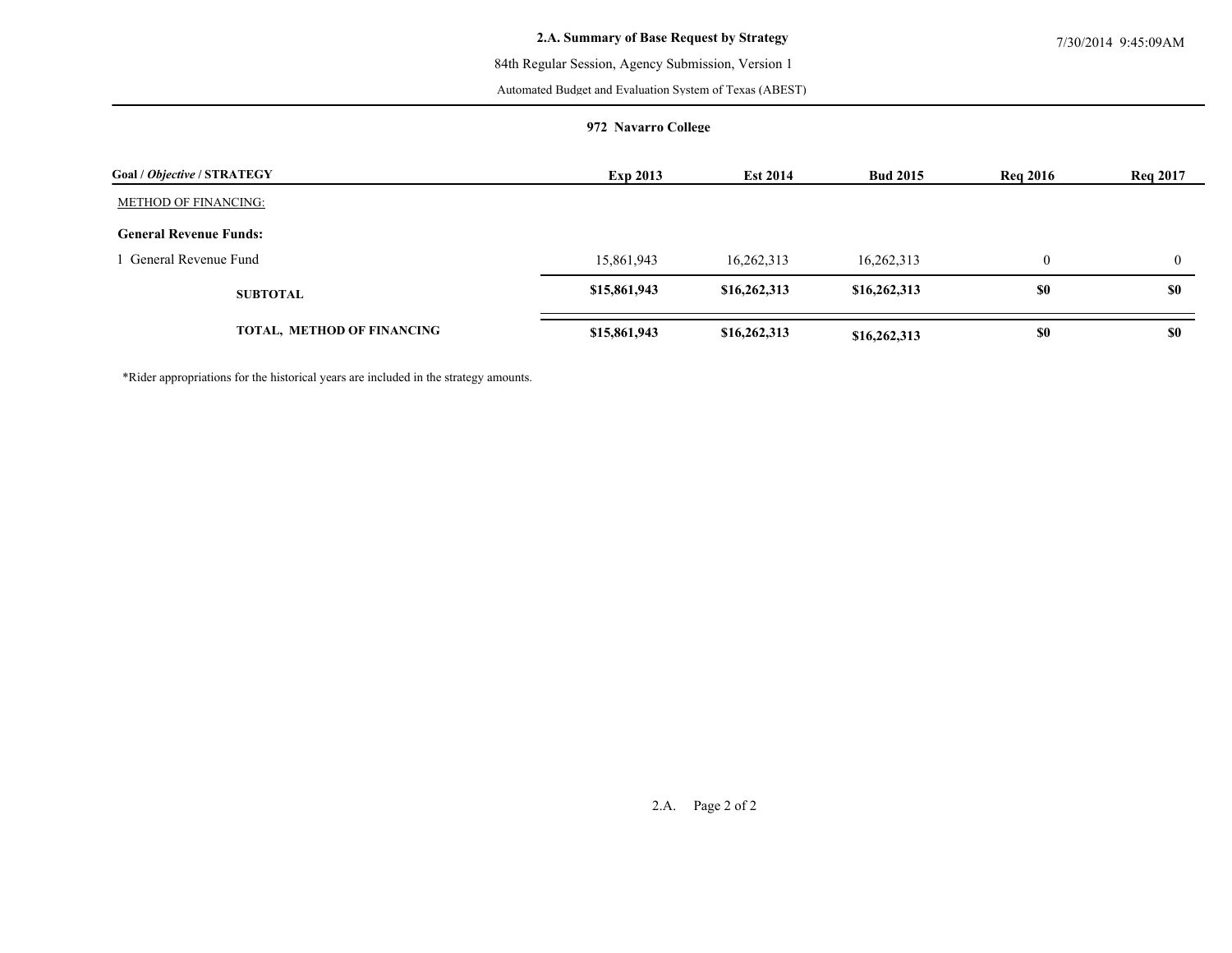## **2.B. Summary of Base Request by Method of Finance** 7/30/2014 9:45:11AM

84th Regular Session, Agency Submission, Version 1

Automated Budget and Evaluation System of Texas (ABEST)

| Agency code:               | 972                                                 | Agency name: | <b>Navarro College</b> |              |                 |                 |                 |
|----------------------------|-----------------------------------------------------|--------------|------------------------|--------------|-----------------|-----------------|-----------------|
| <b>METHOD OF FINANCING</b> |                                                     |              | Exp 2013               | Est 2014     | <b>Bud 2015</b> | <b>Req 2016</b> | <b>Req 2017</b> |
|                            | <b>GENERAL REVENUE</b>                              |              |                        |              |                 |                 |                 |
| $\mathbf 1$                | General Revenue Fund                                |              |                        |              |                 |                 |                 |
|                            | REGULAR APPROPRIATIONS                              |              |                        |              |                 |                 |                 |
|                            | Regular Appropriations from MOF Table (2012-13 GAA) |              | \$15,861,943           | \$0          | \$0             | \$0             | \$0             |
|                            | Regular Appropriations from MOF Table (2014-15 GAA) |              | $\$0$                  | \$16,262,313 | \$16,262,313    | $\$0$           | $\$0$           |
| TOTAL,                     | <b>General Revenue Fund</b>                         |              | \$15,861,943           | \$16,262,313 | \$16,262,313    | \$0             | $\$0$           |
| <b>TOTAL, ALL</b>          | <b>GENERAL REVENUE</b>                              |              | \$15,861,943           | \$16,262,313 | \$16,262,313    | $\$0$           | \$0             |
| <b>GRAND TOTAL</b>         |                                                     |              | \$15,861,943           | \$16,262,313 | \$16,262,313    | \$0             | \$0             |
|                            | FULL-TIME-EQUIVALENT POSITIONS                      |              |                        |              |                 |                 |                 |

**TOTAL, ADJUSTED FTES**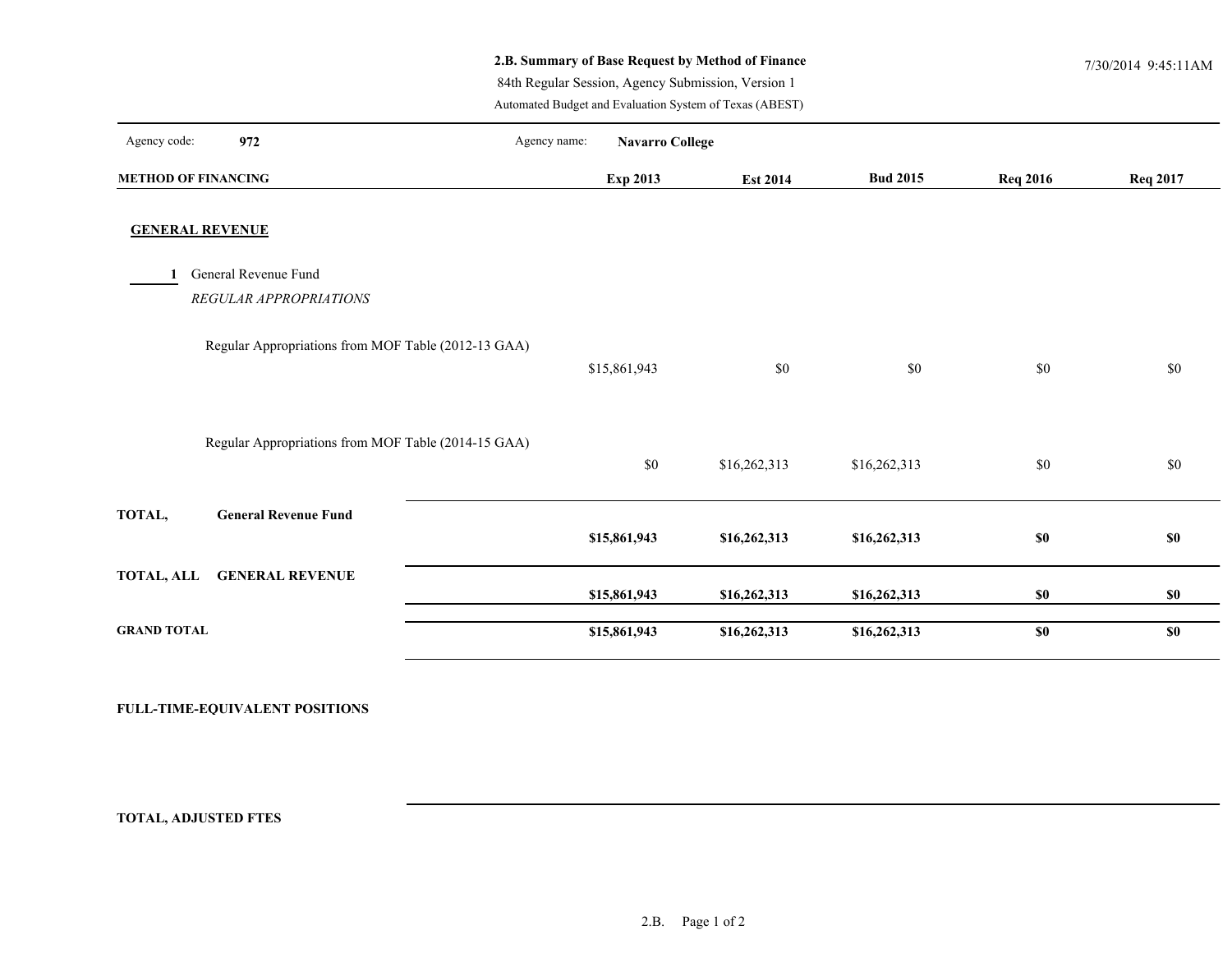|                            | 2.B. Summary of Base Request by Method of Finance<br>84th Regular Session, Agency Submission, Version 1<br>Automated Budget and Evaluation System of Texas (ABEST) |                                    | 7/30/2014 9:45:11AM |
|----------------------------|--------------------------------------------------------------------------------------------------------------------------------------------------------------------|------------------------------------|---------------------|
| Agency code:<br>972        | Agency name:<br><b>Navarro College</b>                                                                                                                             |                                    |                     |
| <b>METHOD OF FINANCING</b> | <b>Exp 2013</b><br><b>Est 2014</b>                                                                                                                                 | <b>Bud 2015</b><br><b>Reg 2016</b> | <b>Req 2017</b>     |

**NUMBER OF 100% FEDERALLY FUNDED FTEs**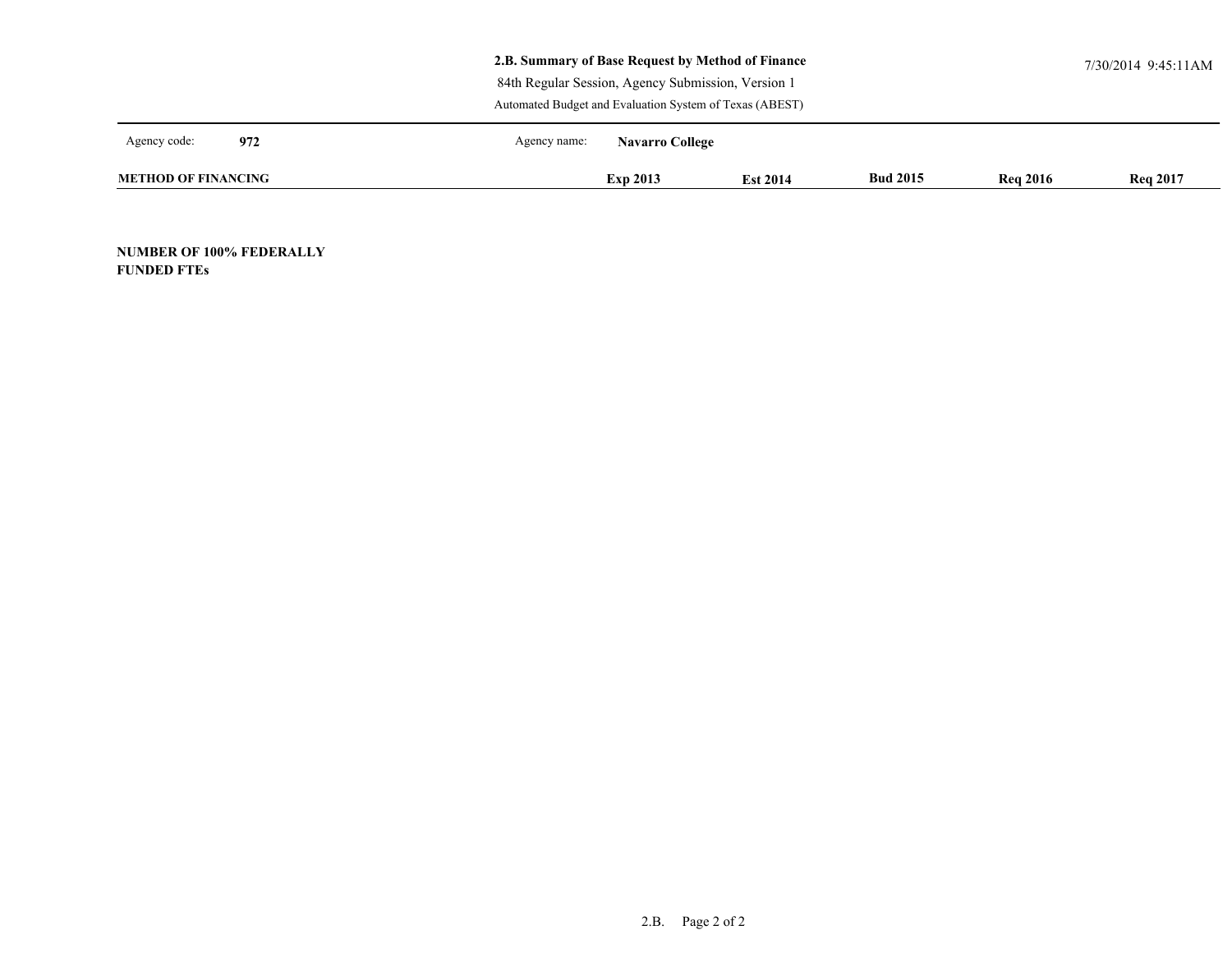#### **2.C. Summary of Base Request by Object of Expense** 7/30/2014 9:45:11AM

Automated Budget and Evaluation System of Texas (ABEST) 84th Regular Session, Agency Submission, Version 1

|                                                 | 972 Navarro College |                 |                 |                |                |
|-------------------------------------------------|---------------------|-----------------|-----------------|----------------|----------------|
| <b>OBJECT OF EXPENSE</b>                        | <b>Exp 2013</b>     | <b>Est 2014</b> | <b>Bud 2015</b> | <b>BL 2016</b> | <b>BL 2017</b> |
| 1001 SALARIES AND WAGES                         | \$15,861,943        | \$16,262,313    | \$16,262,313    | \$0            | \$0            |
| <b>OOE</b> Total (Excluding Riders)             | \$15,861,943        | \$16,262,313    | \$16,262,313    | <b>SO</b>      | \$0            |
| <b>OOE Total (Riders)</b><br><b>Grand Total</b> | \$15,861,943        | \$16,262,313    | \$16,262,313    | <b>SO</b>      | \$0            |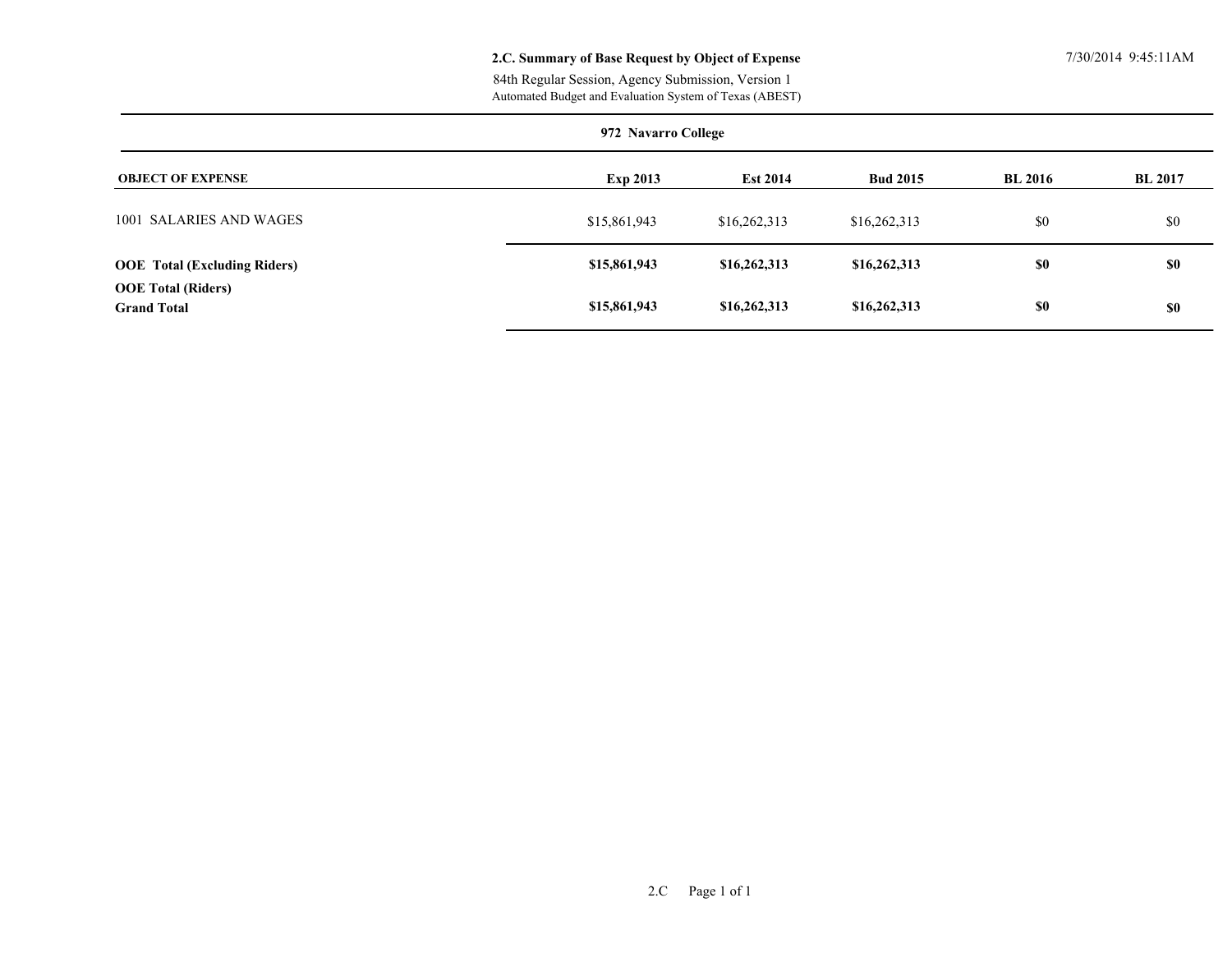#### Automated Budget and Evaluation System of Texas (ABEST) 84th Regular Session, Agency Submission, Version 1

#### **972 Navarro College**

| Provide Instruction                                                     |                 |                 |                 | $\overline{2}$        | $\overline{0}$                                   |
|-------------------------------------------------------------------------|-----------------|-----------------|-----------------|-----------------------|--------------------------------------------------|
| Provide Administration and Instructional Services                       |                 |                 |                 |                       |                                                  |
| Academic Education                                                      |                 |                 | Service: 19     | Income: A.2           | Age: $B.3$                                       |
| <b>DESCRIPTION</b>                                                      | <b>Exp 2013</b> | <b>Est 2014</b> | <b>Bud 2015</b> | (1)<br><b>BL 2016</b> | (1)<br><b>BL</b> 2017                            |
| <b>Output Measures:</b>                                                 |                 |                 |                 |                       |                                                  |
| Number of Degrees or Certificates Awarded                               | 1,604.00        | 1,684.00        | 1,768.00        | 0.00                  | 0.00                                             |
| <b>Explanatory/Input Measures:</b>                                      |                 |                 |                 |                       |                                                  |
| 1 Percentage of Minority Students Enrolled                              | 44.70%          | 47.00 %         | 49.00 %         | $0.00 \%$             | $0.00 \%$                                        |
| 2 Percentage of Students Enrolled Who Are Academically<br>Disadvantaged | 36.50%          | 39.00 %         | 41.00%          | $0.00 \%$             | $0.00 \%$                                        |
| 3 Percentage of Students Enrolled Who Are Economically<br>Disadvantaged | 43.60%          | 46.00 %         | 48.00 %         | $0.00 \%$             | $0.00 \%$                                        |
| <b>Objects of Expense:</b>                                              |                 |                 |                 |                       |                                                  |
| <b>SALARIES AND WAGES</b>                                               | \$10,269,611    | \$0             | \$0             | \$0                   | \$0                                              |
| TOTAL, OBJECT OF EXPENSE                                                | \$10,269,611    | \$0             | \$0             | \$0                   | \$0                                              |
| <b>Method of Financing:</b>                                             |                 |                 |                 |                       |                                                  |
| General Revenue Fund                                                    | \$10,269,611    | \$0             | \$0             | \$0                   | \$0                                              |
| SUBTOTAL, MOF (GENERAL REVENUE FUNDS)                                   | \$10,269,611    | \$0             | \$0             | \$0                   | \$0                                              |
|                                                                         |                 |                 |                 |                       | Statewide Goal/Benchmark:<br>Service Categories: |

(1) - Formula funded strategies are not requested in 2016-17 because amounts are not determined by institutions.

3.A. Page 1 of 7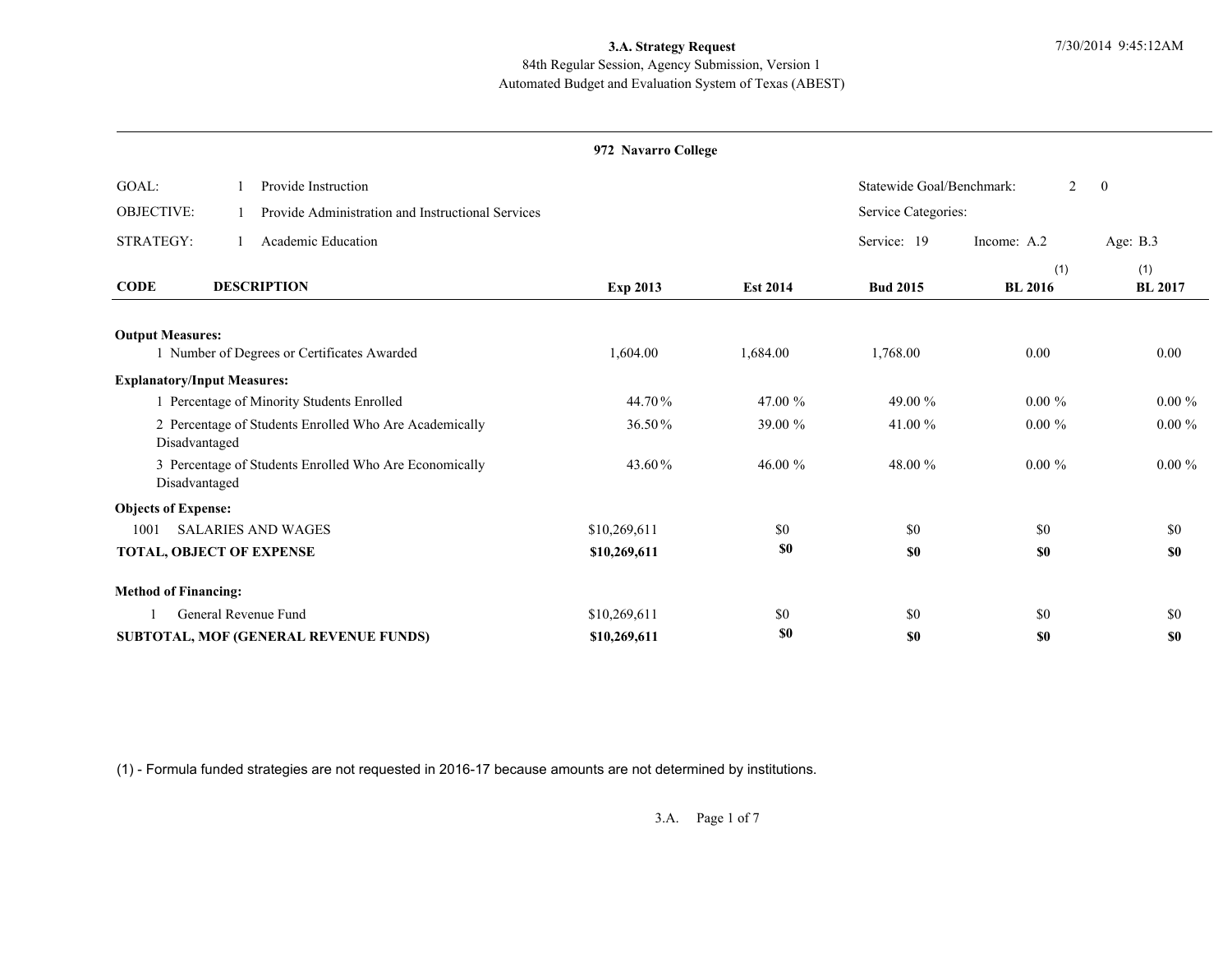#### 84th Regular Session, Agency Submission, Version 1 **3.A. Strategy Request** 7/30/2014 9:45:12AM

Automated Budget and Evaluation System of Texas (ABEST)

#### **972 Navarro College**

| GOAL:             | Provide Instruction                                |                 |                 |                     | Statewide Goal/Benchmark:<br>$2 \quad 0$ |                       |  |
|-------------------|----------------------------------------------------|-----------------|-----------------|---------------------|------------------------------------------|-----------------------|--|
| <b>OBJECTIVE:</b> | Provide Administration and Instructional Services  |                 |                 | Service Categories: |                                          |                       |  |
| STRATEGY:         | Academic Education                                 |                 |                 | Service: 19         | Income: A.2                              | Age: $B.3$            |  |
| <b>CODE</b>       | <b>DESCRIPTION</b>                                 | <b>Exp 2013</b> | <b>Est 2014</b> | <b>Bud 2015</b>     | (1)<br><b>BL 2016</b>                    | (1)<br><b>BL 2017</b> |  |
|                   | <b>TOTAL, METHOD OF FINANCE (INCLUDING RIDERS)</b> |                 |                 |                     | \$0                                      | \$0                   |  |
|                   | TOTAL, METHOD OF FINANCE (EXCLUDING RIDERS)        | \$10,269,611    | \$0             | <b>\$0</b>          | <b>SO</b>                                | \$0                   |  |
|                   | <b>FULL TIME EQUIVALENT POSITIONS:</b>             |                 |                 |                     |                                          |                       |  |
|                   | STRATEGY DESCRIPTION AND JUSTIFICATION:            |                 |                 |                     |                                          |                       |  |

**EXTERNAL/INTERNAL FACTORS IMPACTING STRATEGY:**

(1) - Formula funded strategies are not requested in 2016-17 because amounts are not determined by institutions.

3.A. Page 2 of 7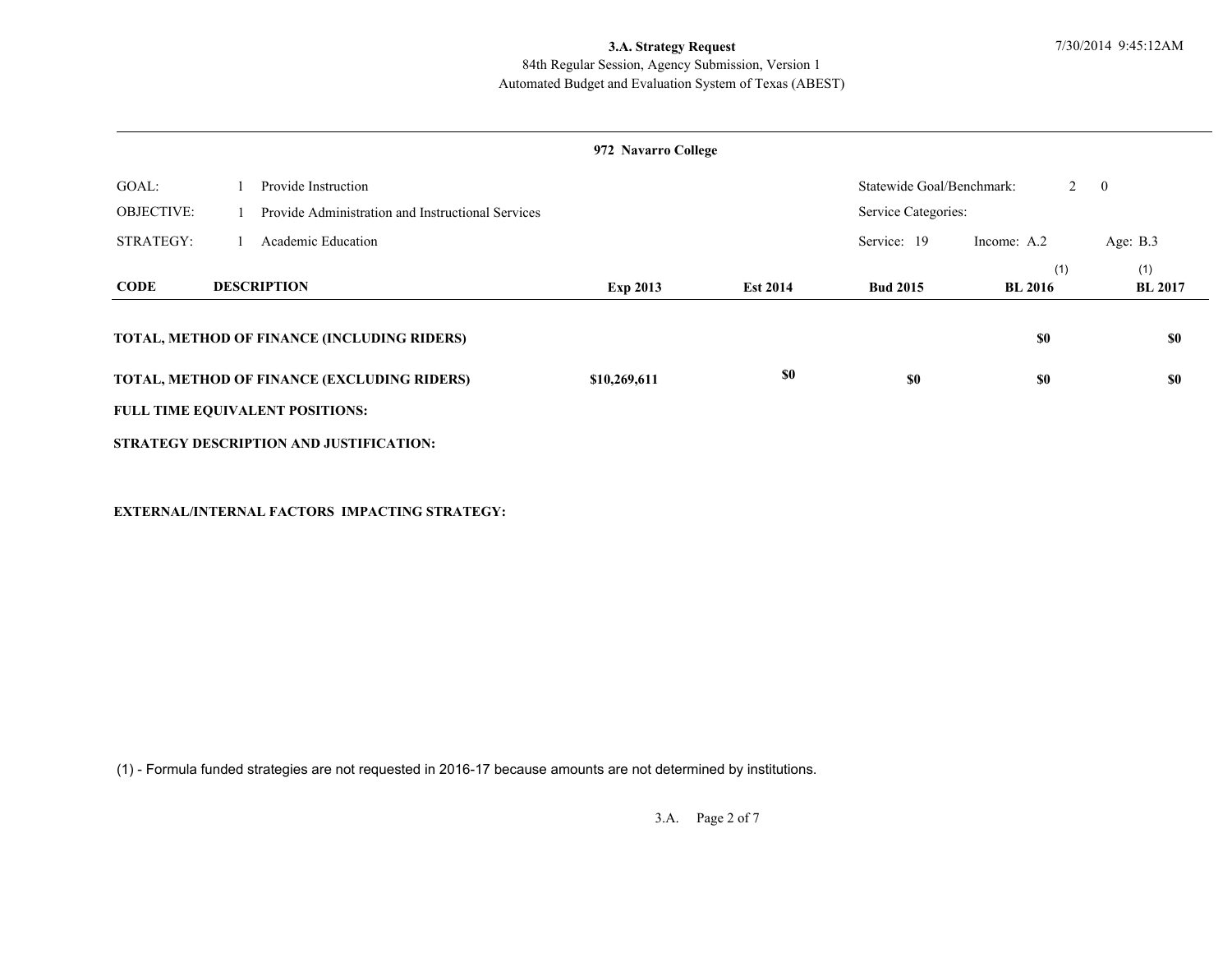#### Automated Budget and Evaluation System of Texas (ABEST) 84th Regular Session, Agency Submission, Version 1

#### **972 Navarro College**

| GOAL:                       |   | Provide Instruction                               |                 |                 | Statewide Goal/Benchmark: | 2                     | $\mathbf{0}$          |
|-----------------------------|---|---------------------------------------------------|-----------------|-----------------|---------------------------|-----------------------|-----------------------|
| <b>OBJECTIVE:</b>           |   | Provide Administration and Instructional Services |                 |                 | Service Categories:       |                       |                       |
| STRATEGY:                   | 2 | Vocational/Technical Education                    |                 |                 | Service: 19               | Income: A.2           | Age: B.3              |
| <b>CODE</b>                 |   | <b>DESCRIPTION</b>                                | <b>Exp 2013</b> | <b>Est 2014</b> | <b>Bud 2015</b>           | (1)<br><b>BL 2016</b> | (1)<br><b>BL</b> 2017 |
| <b>Objects of Expense:</b>  |   |                                                   |                 |                 |                           |                       |                       |
| 1001                        |   | <b>SALARIES AND WAGES</b>                         | \$5,592,332     | \$0             | \$0                       | \$0                   | \$0                   |
| TOTAL, OBJECT OF EXPENSE    |   |                                                   | \$5,592,332     | \$0             | \$0                       | \$0                   | <b>\$0</b>            |
| <b>Method of Financing:</b> |   |                                                   |                 |                 |                           |                       |                       |
|                             |   | General Revenue Fund                              | \$5,592,332     | \$0             | \$0                       | \$0                   | \$0                   |
|                             |   | <b>SUBTOTAL, MOF (GENERAL REVENUE FUNDS)</b>      | \$5,592,332     | \$0             | \$0                       | \$0                   | \$0                   |
|                             |   | TOTAL, METHOD OF FINANCE (INCLUDING RIDERS)       |                 |                 |                           | \$0                   | \$0                   |
|                             |   | TOTAL, METHOD OF FINANCE (EXCLUDING RIDERS)       | \$5,592,332     | \$0             | \$0                       | \$0                   | \$0                   |
|                             |   | FULL TIME EQUIVALENT POSITIONS:                   |                 |                 |                           |                       |                       |
|                             |   | STRATEGY DESCRIPTION AND JUSTIFICATION:           |                 |                 |                           |                       |                       |

**EXTERNAL/INTERNAL FACTORS IMPACTING STRATEGY:**

(1) - Formula funded strategies are not requested in 2016-17 because amounts are not determined by institutions.

3.A. Page 3 of 7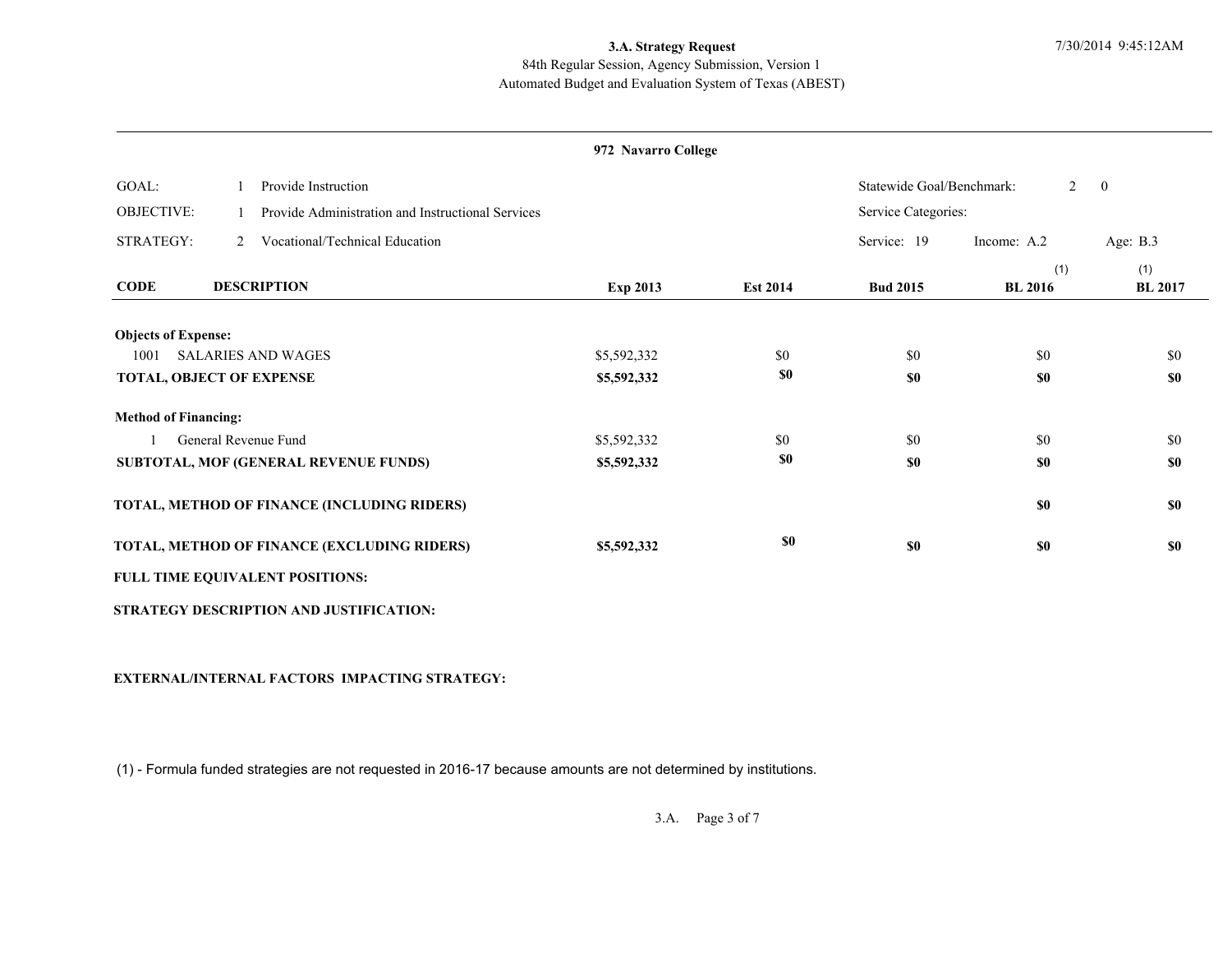#### Automated Budget and Evaluation System of Texas (ABEST) 84th Regular Session, Agency Submission, Version 1

#### **972 Navarro College**

| GOAL:                           |   | Provide Instruction                               |                 |                 | Statewide Goal/Benchmark: | $\overline{2}$ | $\overline{\mathbf{0}}$ |
|---------------------------------|---|---------------------------------------------------|-----------------|-----------------|---------------------------|----------------|-------------------------|
| <b>OBJECTIVE:</b>               |   | Provide Administration and Instructional Services |                 |                 | Service Categories:       |                |                         |
| STRATEGY:                       | 3 | Core Operations                                   |                 |                 | Service: 19               | Income: A.2    | Age: $B.3$              |
| <b>CODE</b>                     |   | <b>DESCRIPTION</b>                                | <b>Exp 2013</b> | <b>Est 2014</b> | <b>Bud 2015</b>           | <b>BL 2016</b> | <b>BL</b> 2017          |
| <b>Objects of Expense:</b>      |   |                                                   |                 |                 |                           |                |                         |
| 1001                            |   | <b>SALARIES AND WAGES</b>                         | \$0             | \$500,000       | \$500,000                 | \$0            | \$0                     |
| <b>TOTAL, OBJECT OF EXPENSE</b> |   |                                                   | <b>SO</b>       | \$500,000       | \$500,000                 | \$0            | <b>\$0</b>              |
| <b>Method of Financing:</b>     |   |                                                   |                 |                 |                           |                |                         |
|                                 |   | General Revenue Fund                              | \$0             | \$500,000       | \$500,000                 | \$0            | \$0                     |
|                                 |   | SUBTOTAL, MOF (GENERAL REVENUE FUNDS)             | <b>SO</b>       | \$500,000       | \$500,000                 | \$0            | <b>\$0</b>              |
|                                 |   | TOTAL, METHOD OF FINANCE (INCLUDING RIDERS)       |                 |                 |                           | \$0            | \$0                     |
|                                 |   | TOTAL, METHOD OF FINANCE (EXCLUDING RIDERS)       | \$0             | \$500,000       | \$500,000                 | \$0            | \$0                     |
|                                 |   | <b>FULL TIME EQUIVALENT POSITIONS:</b>            |                 |                 |                           |                |                         |
|                                 |   | STRATEGY DESCRIPTION AND JUSTIFICATION:           |                 |                 |                           |                |                         |

**EXTERNAL/INTERNAL FACTORS IMPACTING STRATEGY:**

3.A. Page 4 of 7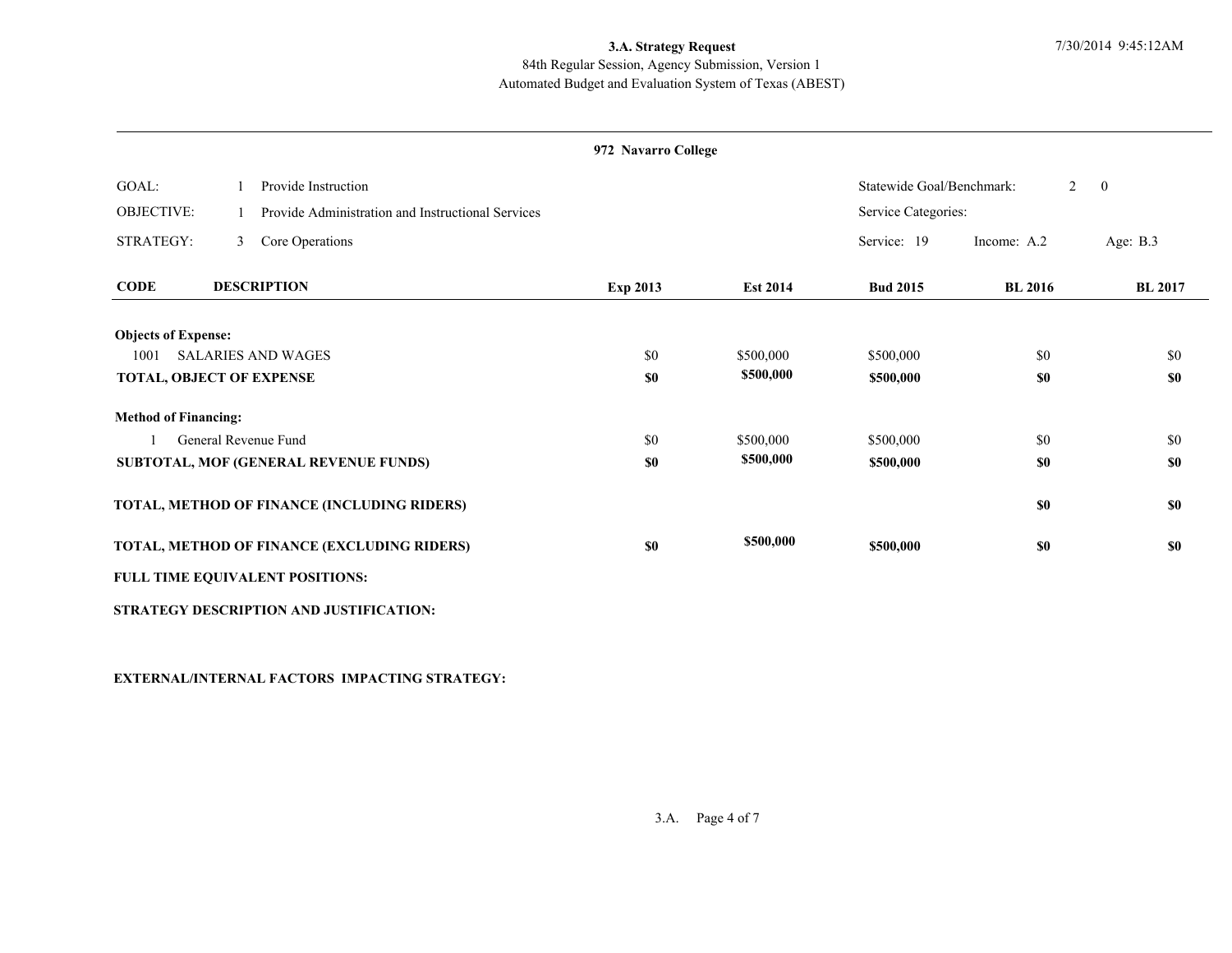#### Automated Budget and Evaluation System of Texas (ABEST) 84th Regular Session, Agency Submission, Version 1

#### **972 Navarro College**

| GOAL:                           |                | Provide Instruction                               |                 |                 | Statewide Goal/Benchmark: | $2^{\circ}$    | $\overline{\mathbf{0}}$ |
|---------------------------------|----------------|---------------------------------------------------|-----------------|-----------------|---------------------------|----------------|-------------------------|
| <b>OBJECTIVE:</b>               |                | Provide Administration and Instructional Services |                 |                 | Service Categories:       |                |                         |
| STRATEGY:                       | $\overline{4}$ | <b>Success Points</b>                             |                 |                 | Service: 19               | Income: A.2    | Age: B.3                |
| <b>CODE</b>                     |                | <b>DESCRIPTION</b>                                | <b>Exp 2013</b> | <b>Est 2014</b> | <b>Bud 2015</b>           | <b>BL 2016</b> | <b>BL 2017</b>          |
| <b>Objects of Expense:</b>      |                |                                                   |                 |                 |                           |                |                         |
| 1001                            |                | <b>SALARIES AND WAGES</b>                         | \$0             | \$1,335,650     | \$1,335,650               | \$0            | \$0                     |
| <b>TOTAL, OBJECT OF EXPENSE</b> |                |                                                   | \$0             | \$1,335,650     | \$1,335,650               | \$0            | <b>\$0</b>              |
| <b>Method of Financing:</b>     |                |                                                   |                 |                 |                           |                |                         |
|                                 |                | General Revenue Fund                              | \$0             | \$1,335,650     | \$1,335,650               | \$0            | \$0                     |
|                                 |                | SUBTOTAL, MOF (GENERAL REVENUE FUNDS)             | \$0             | \$1,335,650     | \$1,335,650               | \$0            | \$0                     |
|                                 |                | TOTAL, METHOD OF FINANCE (INCLUDING RIDERS)       |                 |                 |                           | \$0            | \$0                     |
|                                 |                | TOTAL, METHOD OF FINANCE (EXCLUDING RIDERS)       | <b>SO</b>       | \$1,335,650     | \$1,335,650               | \$0            | \$0                     |
|                                 |                | FULL TIME EQUIVALENT POSITIONS:                   |                 |                 |                           |                |                         |
|                                 |                | STRATEGY DESCRIPTION AND JUSTIFICATION:           |                 |                 |                           |                |                         |

**EXTERNAL/INTERNAL FACTORS IMPACTING STRATEGY:**

3.A. Page 5 of 7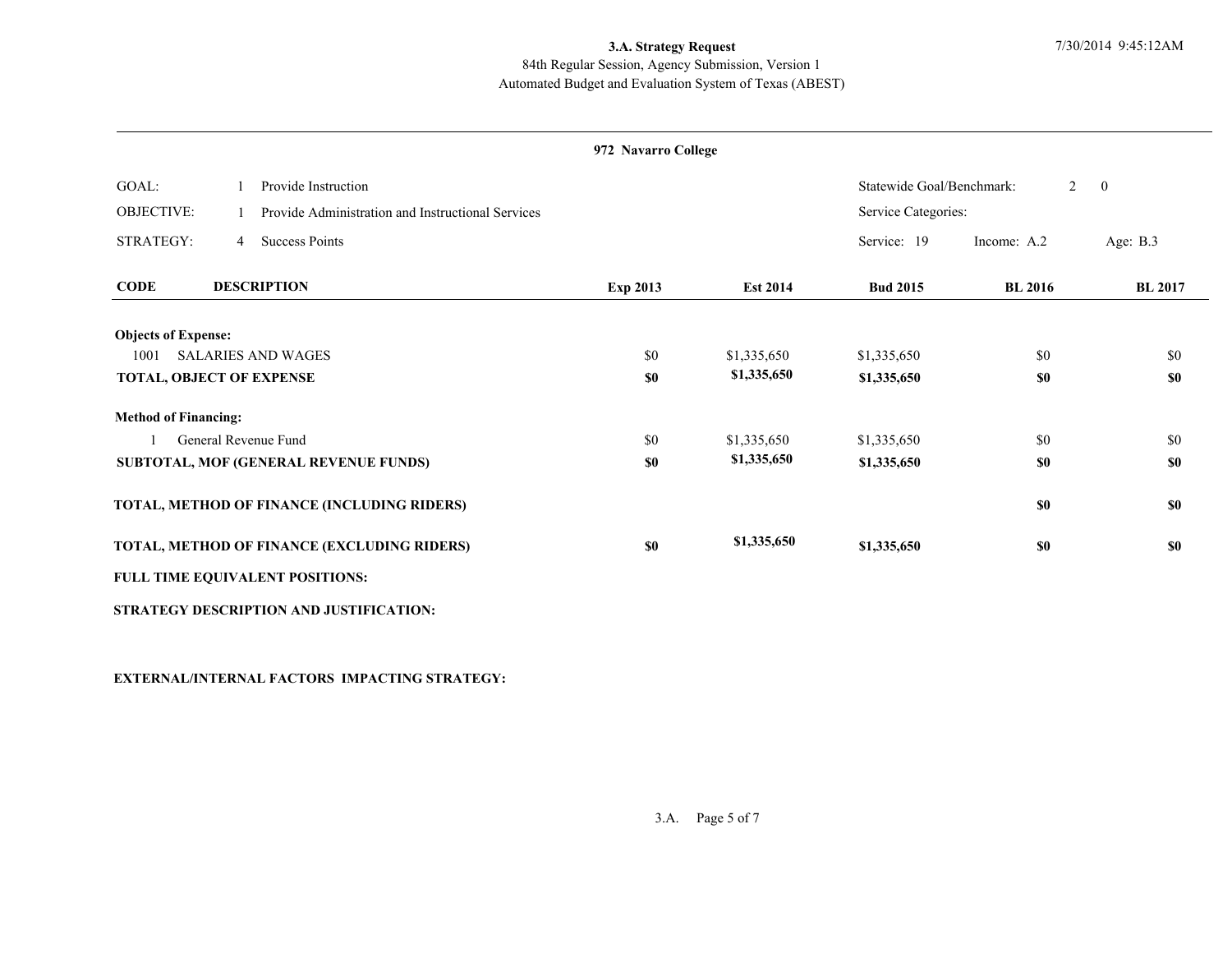#### Automated Budget and Evaluation System of Texas (ABEST) 84th Regular Session, Agency Submission, Version 1

#### **972 Navarro College**

| GOAL:                           |   | Provide Instruction                               |                 |                 | Statewide Goal/Benchmark: | $\overline{2}$ | $\overline{\mathbf{0}}$ |
|---------------------------------|---|---------------------------------------------------|-----------------|-----------------|---------------------------|----------------|-------------------------|
| <b>OBJECTIVE:</b>               |   | Provide Administration and Instructional Services |                 |                 | Service Categories:       |                |                         |
| STRATEGY:                       | 5 | <b>Contact Hour Funding</b>                       |                 |                 | Service: 19               | Income: A.2    | Age: $B.3$              |
| <b>CODE</b>                     |   | <b>DESCRIPTION</b>                                | <b>Exp 2013</b> | <b>Est 2014</b> | <b>Bud 2015</b>           | <b>BL 2016</b> | <b>BL</b> 2017          |
| <b>Objects of Expense:</b>      |   |                                                   |                 |                 |                           |                |                         |
| 1001                            |   | <b>SALARIES AND WAGES</b>                         | \$0             | \$14,426,663    | \$14,426,663              | \$0            | \$0                     |
| <b>TOTAL, OBJECT OF EXPENSE</b> |   |                                                   | <b>SO</b>       | \$14,426,663    | \$14,426,663              | \$0            | \$0                     |
| <b>Method of Financing:</b>     |   |                                                   |                 |                 |                           |                |                         |
|                                 |   | General Revenue Fund                              | \$0             | \$14,426,663    | \$14,426,663              | \$0            | \$0                     |
|                                 |   | SUBTOTAL, MOF (GENERAL REVENUE FUNDS)             | \$0             | \$14,426,663    | \$14,426,663              | \$0            | \$0                     |
|                                 |   | TOTAL, METHOD OF FINANCE (INCLUDING RIDERS)       |                 |                 |                           | \$0            | \$0                     |
|                                 |   | TOTAL, METHOD OF FINANCE (EXCLUDING RIDERS)       | \$0             | \$14,426,663    | \$14,426,663              | <b>SO</b>      | \$0                     |
|                                 |   | FULL TIME EQUIVALENT POSITIONS:                   |                 |                 |                           |                |                         |
|                                 |   | STRATEGY DESCRIPTION AND JUSTIFICATION:           |                 |                 |                           |                |                         |

**EXTERNAL/INTERNAL FACTORS IMPACTING STRATEGY:**

3.A. Page 6 of 7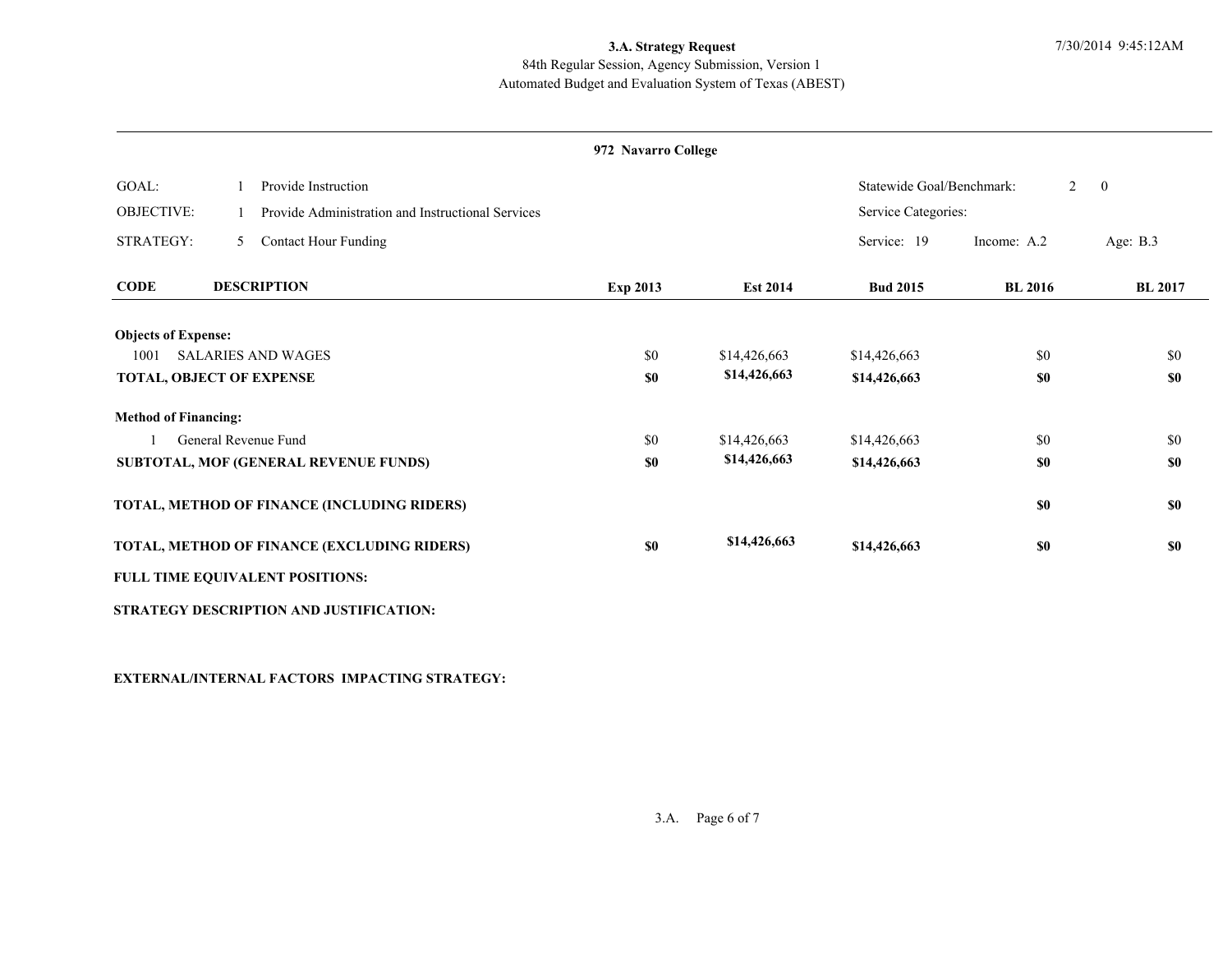#### Automated Budget and Evaluation System of Texas (ABEST) 84th Regular Session, Agency Submission, Version 1 **3.A. Strategy Request** 7/30/2014 9:45:12AM

#### **SUMMARY TOTALS:**

| <b>OBJECTS OF EXPENSE:</b>                    | \$15,861,943 | \$16,262,313 | \$16,262,313 | \$0 | \$0 |
|-----------------------------------------------|--------------|--------------|--------------|-----|-----|
| <b>METHODS OF FINANCE (INCLUDING RIDERS):</b> |              |              |              | \$0 | \$0 |
| <b>METHODS OF FINANCE (EXCLUDING RIDERS):</b> | \$15,861,943 | \$16,262,313 | \$16,262,313 | \$0 | \$0 |
| <b>FULL TIME EQUIVALENT POSITIONS:</b>        |              |              |              |     |     |

3.A. Page 7 of 7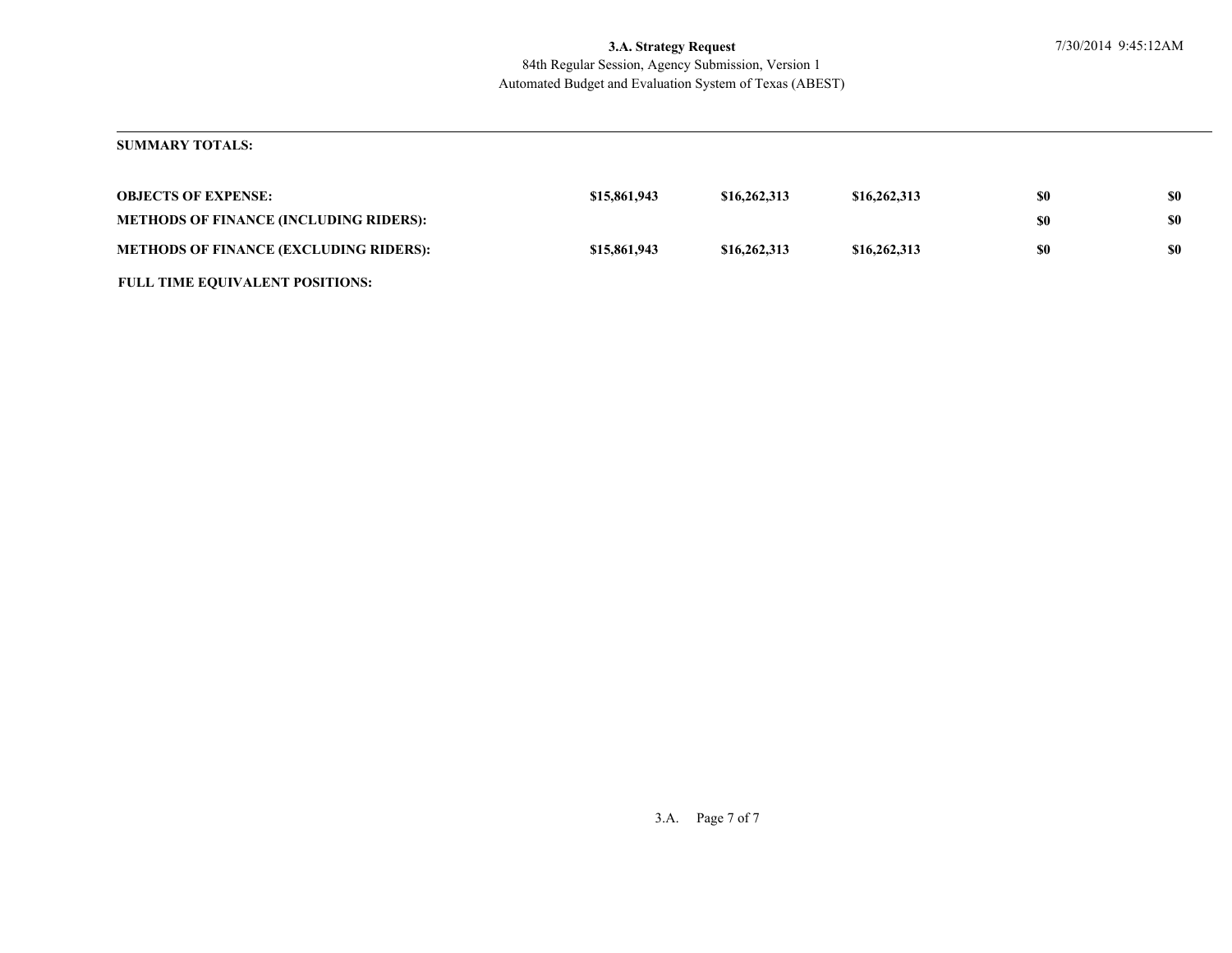Automated Budget and Evaluation System of Texas (ABEST)

|                                |                                  | 972 Navarro College |                                   |  |
|--------------------------------|----------------------------------|---------------------|-----------------------------------|--|
|                                | Total I & A<br><b>Enrollment</b> | Local Non I & A     | <b>Total</b><br><b>Enrollment</b> |  |
|                                |                                  |                     |                                   |  |
| <b>FULL TIME ACTIVES</b>       |                                  |                     |                                   |  |
| 1a Employee Only               | 131                              | 46                  | 177                               |  |
| 2a Employee and Children       | 70                               | $10\,$              | 80                                |  |
| 3a Employee and Spouse         | 51                               |                     | 58                                |  |
| 4a Employee and Family         | 43                               |                     | 47                                |  |
| 5a Eligible, Opt Out           | $\overline{4}$                   |                     | 5                                 |  |
| 6a Eligible, Not Enrolled      |                                  |                     | 11                                |  |
| <b>Total for this Section</b>  | 306                              | 72                  | 378                               |  |
| <b>PART TIME ACTIVES</b>       |                                  |                     |                                   |  |
| 1b Employee Only               | $\overline{0}$                   | $\boldsymbol{0}$    | $\mathbf{0}$                      |  |
| 2b Employee and Children       | $\theta$                         | $\mathbf{0}$        | $\overline{0}$                    |  |
| 3b Employee and Spouse         | 0                                | $\boldsymbol{0}$    | $\boldsymbol{0}$                  |  |
| 4b Employee and Family         | 0                                | $\mathbf{0}$        | $\mathbf{0}$                      |  |
| 5b Eligble, Opt Out            | 0                                | $\boldsymbol{0}$    | $\theta$                          |  |
| 6b Eligible, Not Enrolled      |                                  | $\boldsymbol{0}$    | $\boldsymbol{0}$                  |  |
| <b>Total for this Section</b>  | $\bf{0}$                         | $\bf{0}$            | $\bf{0}$                          |  |
| <b>Total Active Enrollment</b> | 306                              | 72                  | 378                               |  |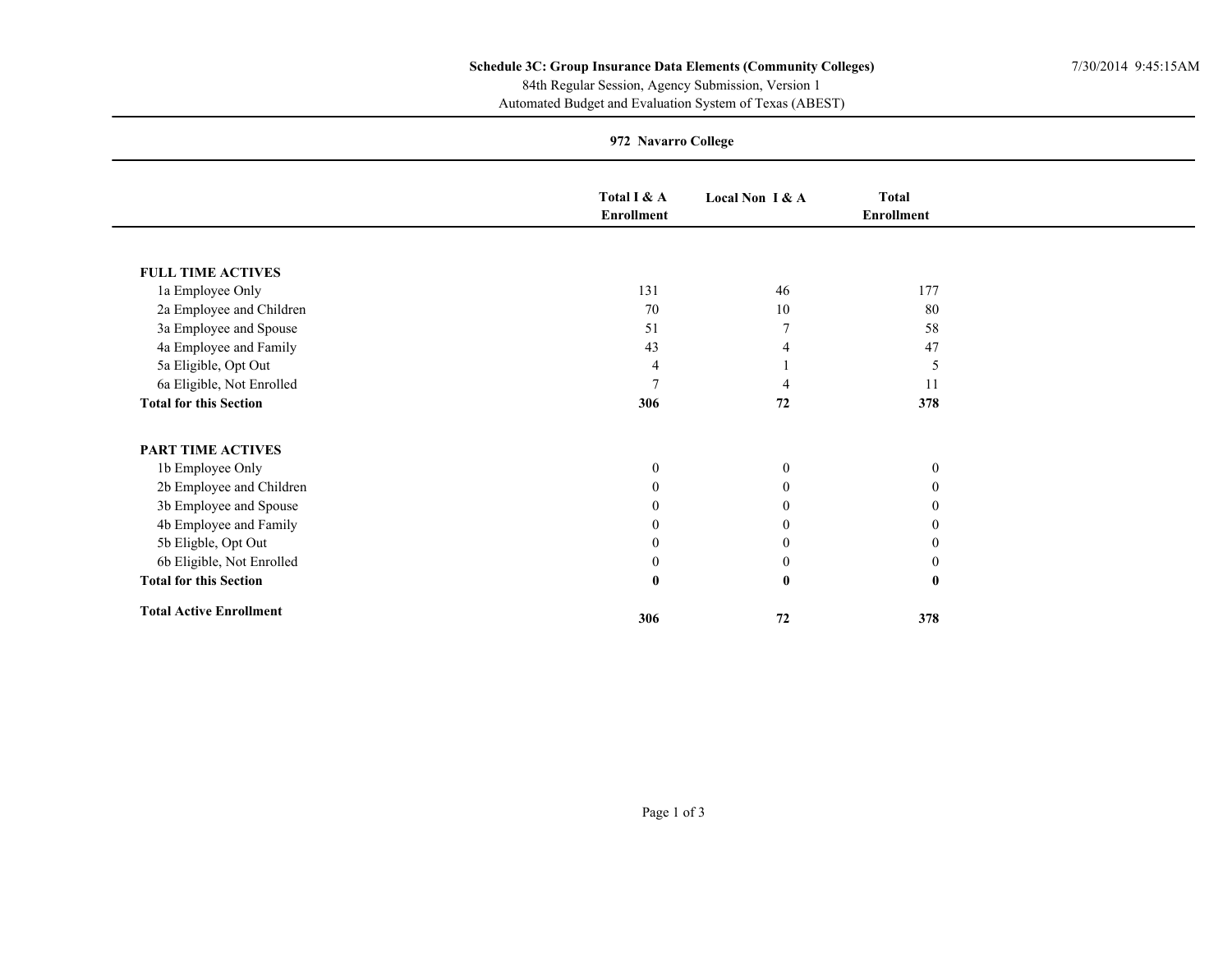Automated Budget and Evaluation System of Texas (ABEST)

|                                   | 972 Navarro College              |                  |                                   |  |
|-----------------------------------|----------------------------------|------------------|-----------------------------------|--|
|                                   | Total I & A<br><b>Enrollment</b> | Local Non I & A  | <b>Total</b><br><b>Enrollment</b> |  |
|                                   |                                  |                  |                                   |  |
| FULL TIME RETIREES by ERS         |                                  |                  |                                   |  |
| 1c Employee Only                  | $\mathbf{0}$                     | $\boldsymbol{0}$ | $\boldsymbol{0}$                  |  |
| 2c Employee and Children          | $\Omega$                         | $\theta$         | $\mathbf{0}$                      |  |
| 3c Employee and Spouse            | $\Omega$                         | $\overline{0}$   | $\theta$                          |  |
| 4c Employee and Family            | $\Omega$                         | $\overline{0}$   | $\mathbf{0}$                      |  |
| 5c Eligble, Opt Out               | $\theta$                         | $\mathbf{0}$     | $\mathbf{0}$                      |  |
| 6c Eligible, Not Enrolled         | $\boldsymbol{0}$                 | $\boldsymbol{0}$ | $\boldsymbol{0}$                  |  |
| <b>Total for this Section</b>     | $\bf{0}$                         | $\bf{0}$         | $\bf{0}$                          |  |
|                                   |                                  |                  |                                   |  |
| PART TIME RETIREES by ERS         |                                  |                  |                                   |  |
| 1d Employee Only                  | $\boldsymbol{0}$                 | $\boldsymbol{0}$ | $\boldsymbol{0}$                  |  |
| 2d Employee and Children          | $\theta$                         | $\overline{0}$   | $\mathbf{0}$                      |  |
| 3d Employee and Spouse            | $\Omega$                         | $\Omega$         | $\theta$                          |  |
| 4d Employee and Family            | $\Omega$                         | $\overline{0}$   | $\mathbf{0}$                      |  |
| 5d Eligble, Opt Out               | $\theta$                         | $\mathbf{0}$     | $\theta$                          |  |
| 6d Eligible, Not Enrolled         | $\mathbf{0}$                     | $\boldsymbol{0}$ | $\mathbf{0}$                      |  |
| <b>Total for this Section</b>     | $\mathbf{0}$                     | $\mathbf{0}$     | $\mathbf{0}$                      |  |
| <b>Total Retirees Enrollment</b>  | $\bf{0}$                         | $\bf{0}$         | $\bf{0}$                          |  |
| <b>TOTAL FULL TIME ENROLLMENT</b> |                                  |                  |                                   |  |
| 1e Employee Only                  | 131                              | 46               | 177                               |  |
| 2e Employee and Children          | 70                               | $10\,$           | 80                                |  |
| 3e Employee and Spouse            | 51                               | 7                | 58                                |  |
| 4e Employee and Family            | 43                               | $\overline{4}$   | 47                                |  |
| 5e Eligble, Opt Out               | 4                                |                  | 5                                 |  |
| 6e Eligible, Not Enrolled         | $\tau$                           | 4                | 11                                |  |
| <b>Total for this Section</b>     | 306                              | 72               | 378                               |  |

Page 2 of 3